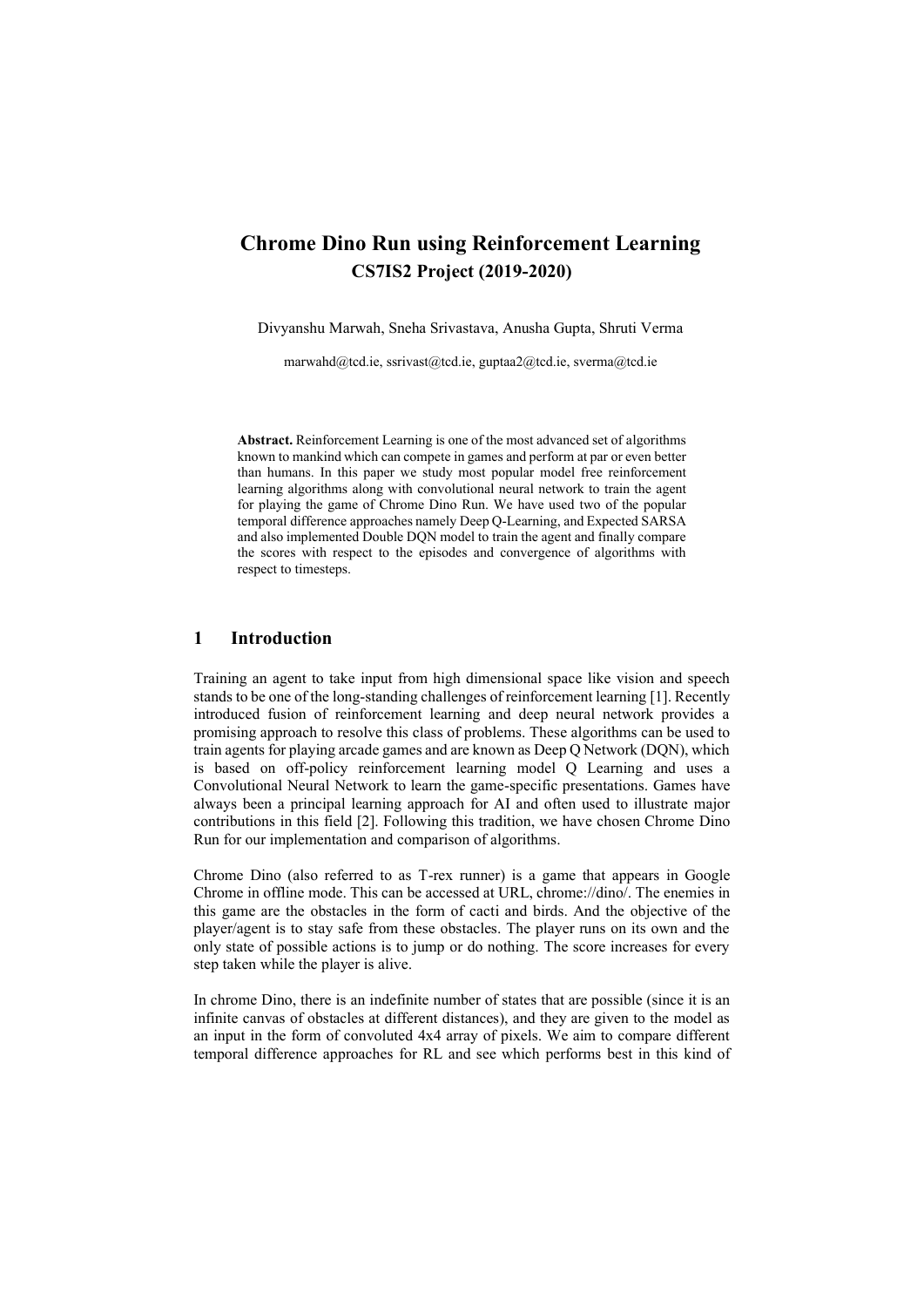environment. We have not provided any game-specific information to the network and let the model learn the next state based on the knowledge gained over the course of previous actions taken. The input given to the model is just the video signal (broken down into a set of images using a CNN), set of possible actions (jump or do nothing), reward and termination state (end game - the player died). Based on these given inputs the model learns when to take which action – similar to how a human plays the game. Also, we have kept the hyperparameters constant across all the algorithms to check the difference in convergence rates and compare their performances.



*Figure 1 Chrome Dino Run Game*

In this paper, we have implemented Deep Q-Network (DQN), Expected SARSA, and Double DQN algorithms to train an agent to play Chrome Dino run. By implementing these algorithms, we intend to answer the following research questions:

**RQ1:** Implementation and Comparison of on policy (Expected SARSA) with off policy (Deep Q Learning) learning models on training an agent to play this game.

**RQ2:** Implement different state of the art variants of Deep Q-Network models and compare their performances for score achieved in given timesteps of training.

By working on these research questions, we intend to develop in-depth knowledge in on-policy and off-policy reinforcement learning paradigms, development of convolutional neural networks, use of CNN along with the RL models and study the impact of variations in CNN model on the performance of our agent.

The paper is organized as follows: related work in this field is discussed in section 2, problem definition and different algorithms are described in detail in section 3. Section 4 presents the comparison, challenges, and discussion of the results achieved. And finally, the conclusion and future work are outlined in section 5.

#### **2 Related Work**

In recent years, there have been several pieces of research showcasing the implementation of AI models using reinforcement learning algorithms. [1] presented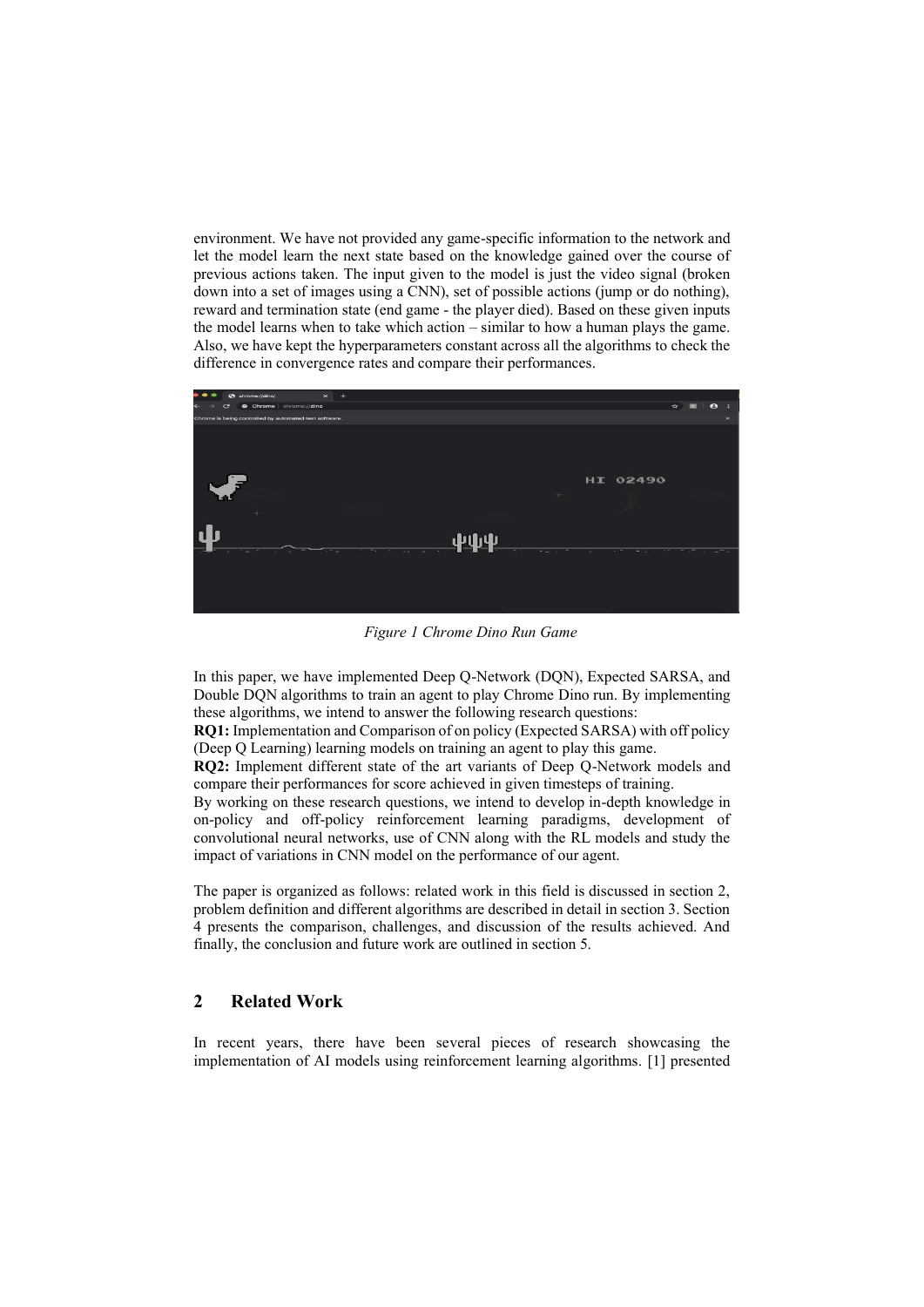the novel approach of using deep neural network with RL to solve the complex problem of training agents for games by providing visual inputs. Many AI agents have been developed since then to play videogames such as Atari, Mario, etc. Exploring these researches, we decided to build an AI model for the Dino Run game using different RL algorithms and compare their performances with each other. Model-free based reinforcement learning is specifically quite powerful in learning the next states in such complex scenarios, that is, it learns the next action without using the probabilistic transition distribution [3]. Q-learning is one such approach which is an off-policy temporal difference control policy and finds the next action greedily [4].

Deep Q-Learning is a combination of the Q-Learning algorithm and deep neural networks. A research paper [1] demonstrates the implementation of the first DQN model in a video game. DQN is a method that has many advantages over Q-Learning such as it has greater data efficiency and reduces the variance of the updates [4]. Likely, Double DQN is an improved version of DQN. As shown in research, Q-Learning and DQN overestimate action values under certain conditions so Double DQN has been introduced which not only reduces the overestimation but also improves the performance on the game [5]. In DQN, the same values are used for selecting and evaluating an action whereas, in Double DQN, the selection and evaluation are decoupled i.e. two value functions are learned, one for estimating the value of the greedy policy and other for evaluating the value for this policy [5]. Another research presented Expected SARSA which is an on-policy reinforcement learning algorithm [6]. It is a variation of SARSA and we compare its performance with DQN to observe the comparison between on-policy and off-policy algorithms. It has been demonstrated in the paper that under the same conditions, expected SARSA performs better than SARSA and Q-Learning [6]. These algorithms work on the temporal-difference method which learns without having any prior knowledge of the environment and learns based on the experience replay mechanism. Q-learning updates incrementally and has a slow convergence rate when there is low variance in the next state, given the same pair of action and state. Experience replay alleviates this issue by iterating over the same data multiple times. It fits best with Dino run since there is an endless number of states with less variance in the next states and action and use of experience replay will help in faster convergence resulting in better training of the agent. Hence, we chose these three algorithms to verify and represent which algorithm outperforms the other two algorithms.

## **3 Problem Definition and Algorithm**

The use of neural networks has given an opportunity to figure out solution of problems in complex and dynamic environments. Artificial Intelligence has moved from its humble start of object detection to its much complex applications like Google's driverless cars. Different reinforcement learning algorithms have their own pros and cons and the trade-off between optimal solutions and safe solutions is the key to finding the best algorithm for the given problem.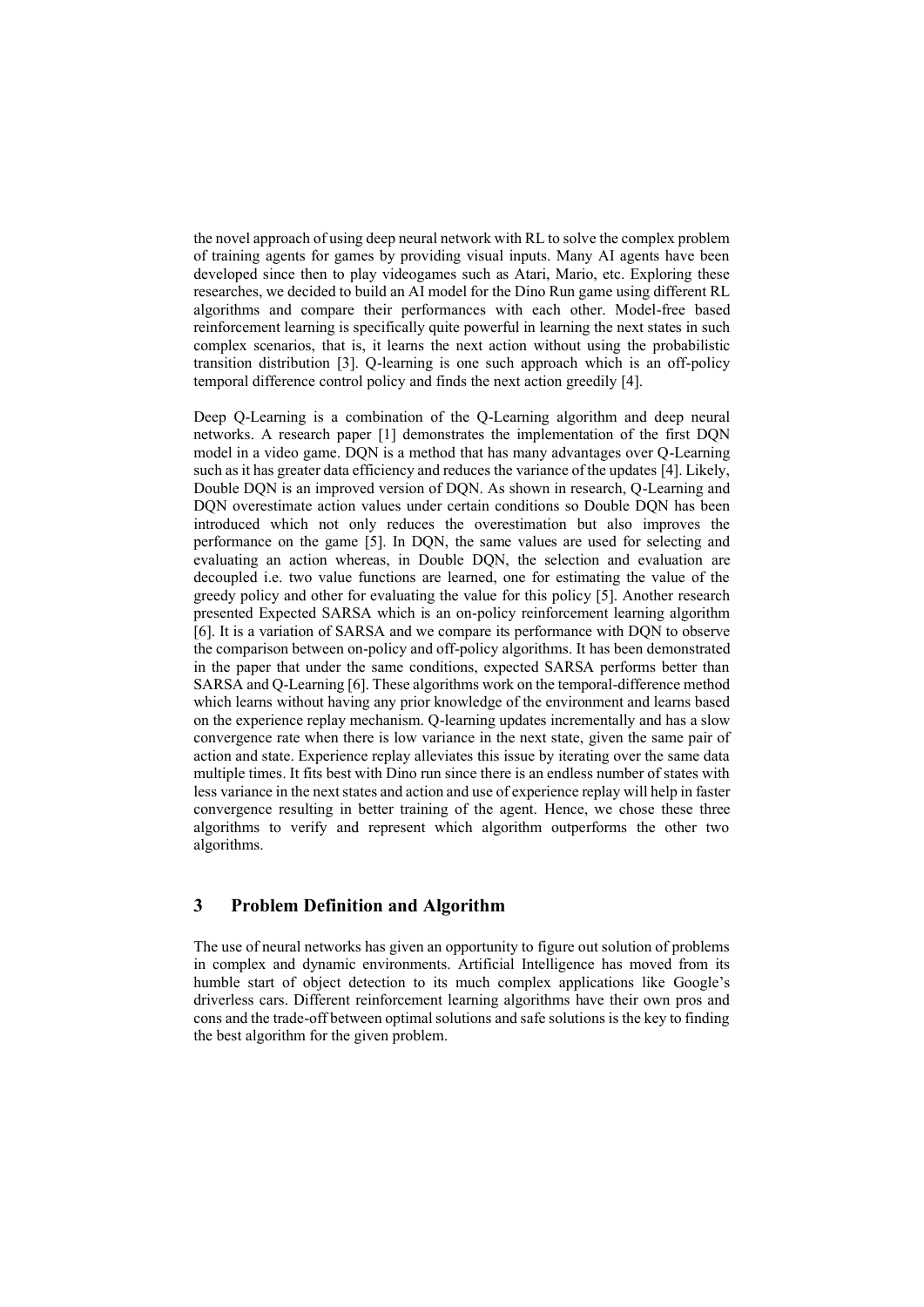The goal of Reinforcement learning is to learn what to do to maximise the reward score in any situation.

Our problem statement of the Chrome Dino Run has the model learning to figure out a way to jump over obstacles like the cacti and avoid birds and run on a plain field based on the actions it takes and its subsequent rewards. The optimal Q-value that comes out of the neural network part of the model should be able to satisfy the Bellman Equation. The model uses trial and error to improve its performance and for this relies on Exploration to find out the best course of action and Exploitation to increase the reward depending on its learning. Here we use Epsilon-Greedy Algorithm to achieve the same. The inputs, output, use of hyperparameters remain the same across different algorithms; and the major difference is in the training of the agent for building our model. We evaluate the performance of different algorithms by comparing their convergence rates, maximum scores achieved in specific timeframe, and the average episode lengths.

a) The code uses selenium to make an interface between our python code and the browser-JavaScript code because the game is in JavaScript.

b) We then add a level of abstraction in the code by segregating the agent (dinosaur) which would take actions and the corresponding game states for controlling the agent, by creating 2 classes.

c) We have visual input for our algorithms. We grab 4 consecutive screenshots of the game frames by using selenium (as the game uses HTML Canvas) and then proceed to pre-process them to reduce their dimensionality.

d) We use OpenCV to pre-process the image. The stack of four images (for our input) which is of a large resolution  $(600*150*3)$  \*4 is reduced to  $80*80$  and grey scaled. We use 3 convolutional layers (in CNN built using Keras and Tensorflow) to resize these images before flattening them to a dense layer. This forward feeds into the output layer which gives 2 values of Q as output, 1 for each action state (jump and do nothing). This architecture is shown in *[Figure](#page-4-0) 2*.

e) The model is then trained with respect to no initial action and initial state (s\_t), the agent observes for the OBSERVATION number of steps and it saves the experience it gains in the Replay Memory, a batch is trained from this memory and game gets restarted on the agent's death.

Under a given policy  $\pi$ , the true value of an action A in a state s, we make the standard assumption that future rewards are discounted by a factor of γ per time-step, and define the future discounted return at time t as:

$$
R_t = \sum_{t'=t}^T \gamma^{t'-t} r_t
$$

where  $T$  is the time-step at which the game terminates.  $[1]$ 

#### **3.1 DQN (Deep Q Networks)**

The combination of deep neural networks with Q Learning is called as Deep Q Network Learning. Q learning might work well in small state space but with more complex and sophisticated environments it drastically reduces in performance. The environment in a video game will be quite large and the actions that can be taken are multiple with each state that can be represented as pixels. To iteratively store q values in such a large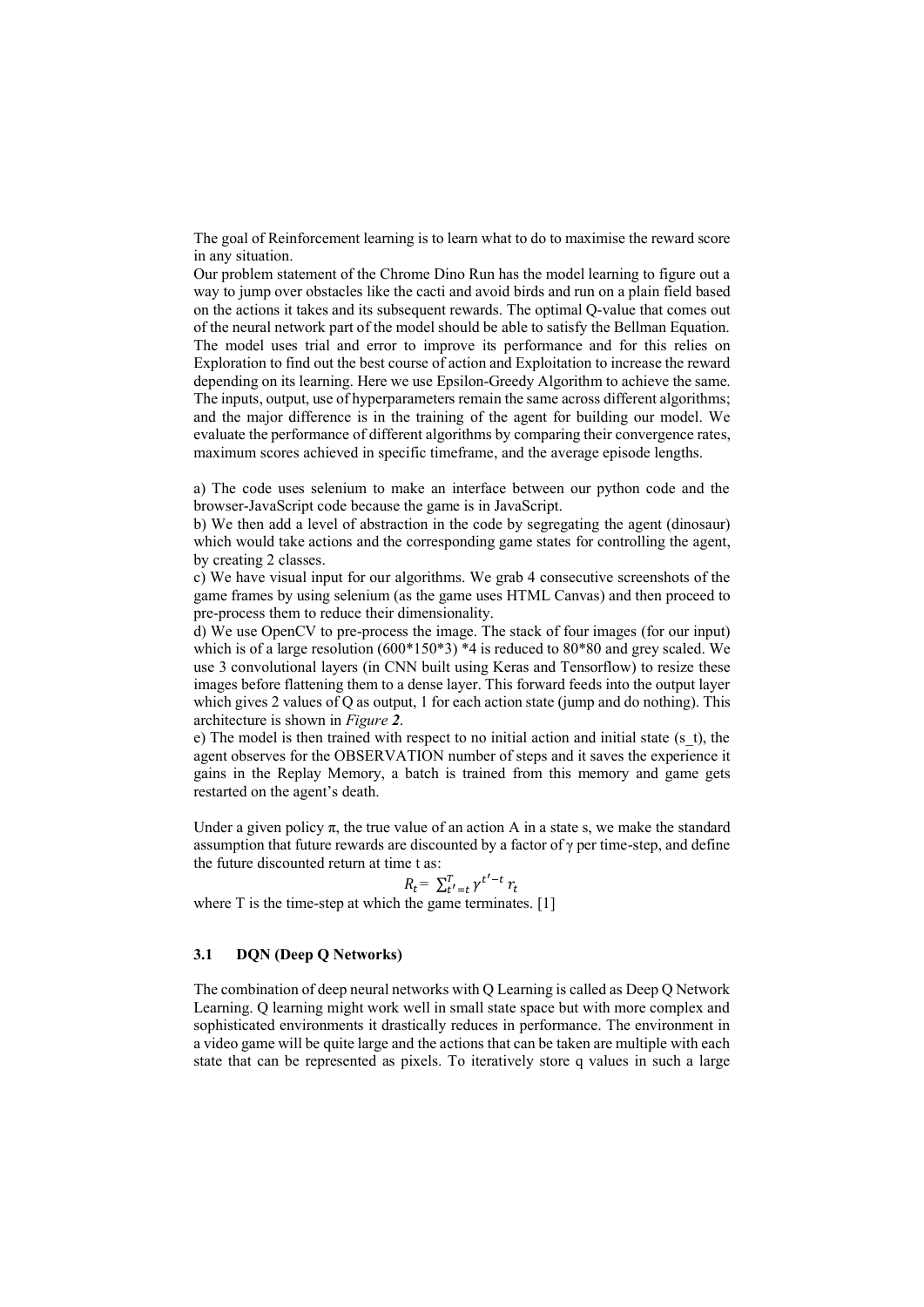environment is computationally expensive. We make use of deep neural networks to estimate the q values in each state action pair. The optimal q value that comes out of the neural network part of the model should be able to satisfy the Bellman Equation.

The addition of Experience Replay enhances the performance of the DQNs [1]. It stores the states, actions, transitions, rewards and terminal states and makes batches to update the q values [1]. Four frames are grabbed and convoluted and taken as input. Update Rule:

$$
Q^*(s, a) = \mathbb{E}_{s' \sim \varepsilon}[r + \gamma \max_{a'} Q^*(s', a') \mid s, a]
$$

It is an off-policy algorithm that focuses on finding the maximum q value and chooses the next step in a greedy manner.



*Figure 2 CNN architecture for Deep Q Learning Model*

#### <span id="page-4-0"></span>**3.2 Expected SARSA**

SARSA stands for State-Action-Reward-State-Action is also a method of Reinforcement Learning. It is an on-policy method and it is defined as over "stateaction pair, rather than just the state" [6].This follows a policy to take the next value of q instead of Q learning which has a greedy approach and doesn't follow a policy. Expected SARSA takes the mean of all the values of Q in the current action.

It uses the knowledge regarding the stochasticity in policy to perform updates that has a lower variance which in turn leads to better learning rate. Here  $\alpha$  is the learning rate.

Update Rule for Expected SARSA

$$
Q(s_t, a_t) \leftarrow Q(s_t, a_t) + \alpha [r_{t+1} + \gamma \sum_a \pi(s_{t+1}, a) Q(s_{t+1}, a) - Q(s_t, a_t)]
$$

#### **3.3 DDQN (Double Deep Q Networks)**

The major concern with Deep Q learning is that it is known to overestimate the action values and hence negatively affect the performance. In DQN, the selection and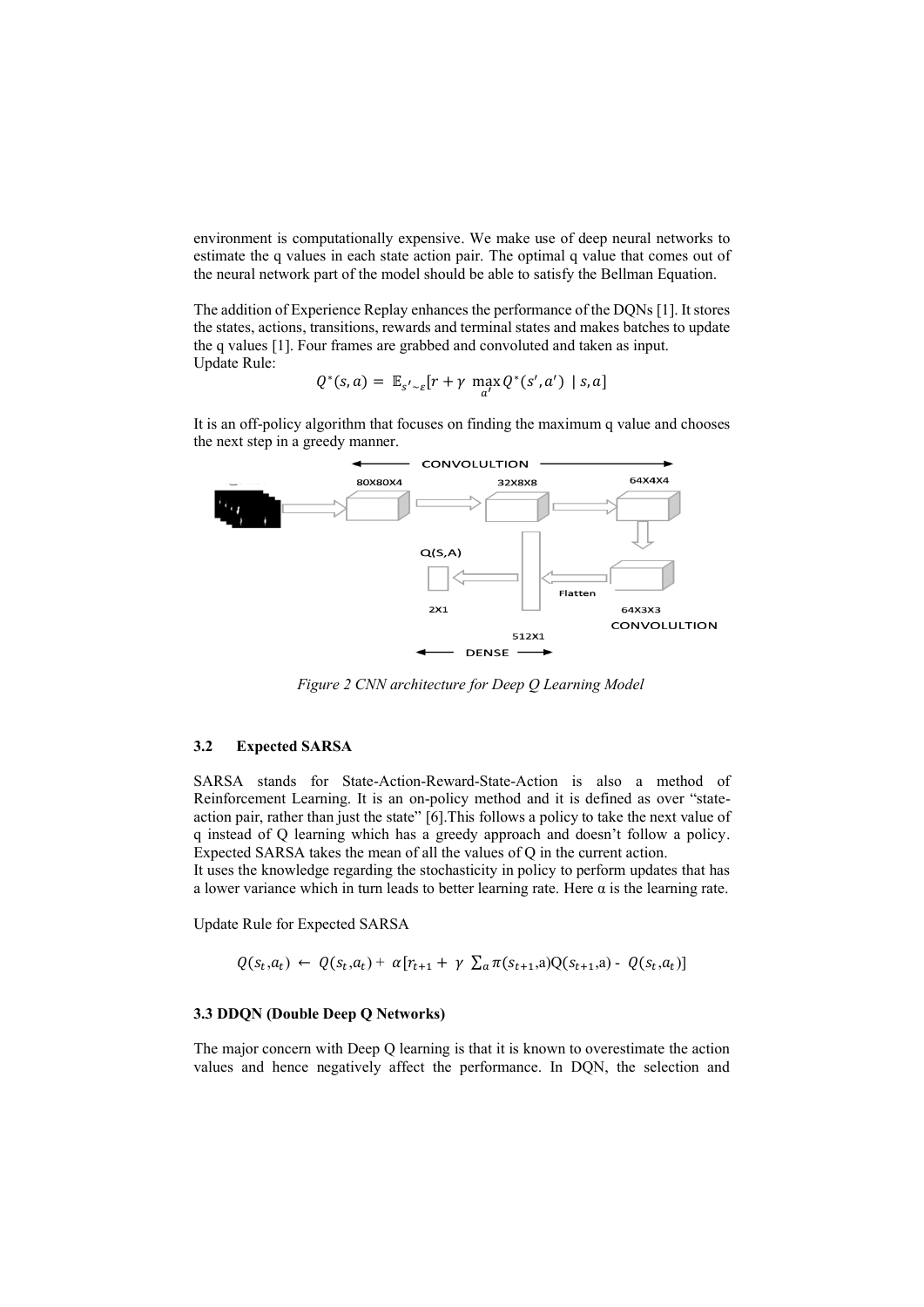evaluation of action are coupled together whereas, in Double DQN, they are decoupled i.e. two value functions are learned, one for estimating the value of the greedy policy and other for evaluating the value for this policy [5]. 2 layers of CNN are used for this function. Its update is the same as for DQN, except for replacing the weights of the target network. Update Rule:

$$
Y_t^{DoubleDQN} \equiv R_{t+1} + \gamma Q(S_{t+1}, \text{argmaxQ}(S_{t+1}, a; \theta_t), \theta_t^{-})
$$

This means that, as in Q-learning, we are still estimating the value of the greedy policy according to the current weights, as defined by  $\theta_t$ . However, the final weights of the second network, are replaced with the weights of the target network  $\theta_t^-$  for the evaluation of the current greedy policy [5].

It has been experimentally shown to reduce the bias in the results.

## **4 Experimental Results**

• **Methodology**: In the previous section, we discussed the three algorithms of reinforcement learning that we implemented to develop an AI model for Dino Run i.e. Deep Q Learning, Double Deep Q Learning and Expected SARSA. The main task for this project was to perform experiments and compare results of each algorithm. For this, DQN has been considered as the base for all the experiments. DQN was trained first and the results obtained from it were used to compare the results of other two algorithms. The input files which are fed into the model are the captured images of screen while the game is in playing mode. Four consecutive images are used as a single input which makes its dimension very high. So, these images are transformed into grey scale with its dimension converted to 80\*80.

After convoluting these images further with our CNN model, we start the actual prediction of q-values by taking an initial state (s\_t) and action as do nothing. A matrix of 2\*1 is obtained as an output which consists of two qvalues representing the maximum reward for each action and the next action is selected based on the maximum q-value obtained. This best action is then used to predict the next set of q values for next state. All these values – current state, action, reward, next state and terminal (which is a Boolean variable with value True if the agent died and False otherwise) are stored in a Replay Memory, taken as 50k, which serves as experience obtained by our agent. For Expected SARSA, we store the next action as well in this cache. In DDQN, we use 2 CNN layers to update the weights of networks. Initially, we let the agent observe the environment for OBSERVATION  $=$ 1000 number of steps, followed by the exploration process till timestep =100000. After this, the training phase begins. As the game proceeds, we use epsilon-greedy approach, to randomly let the agent decide if it wants to explore or exploit the environment. We use batch learning to make use of agent's experience stored in Replay Memory to train the CNN. It helps to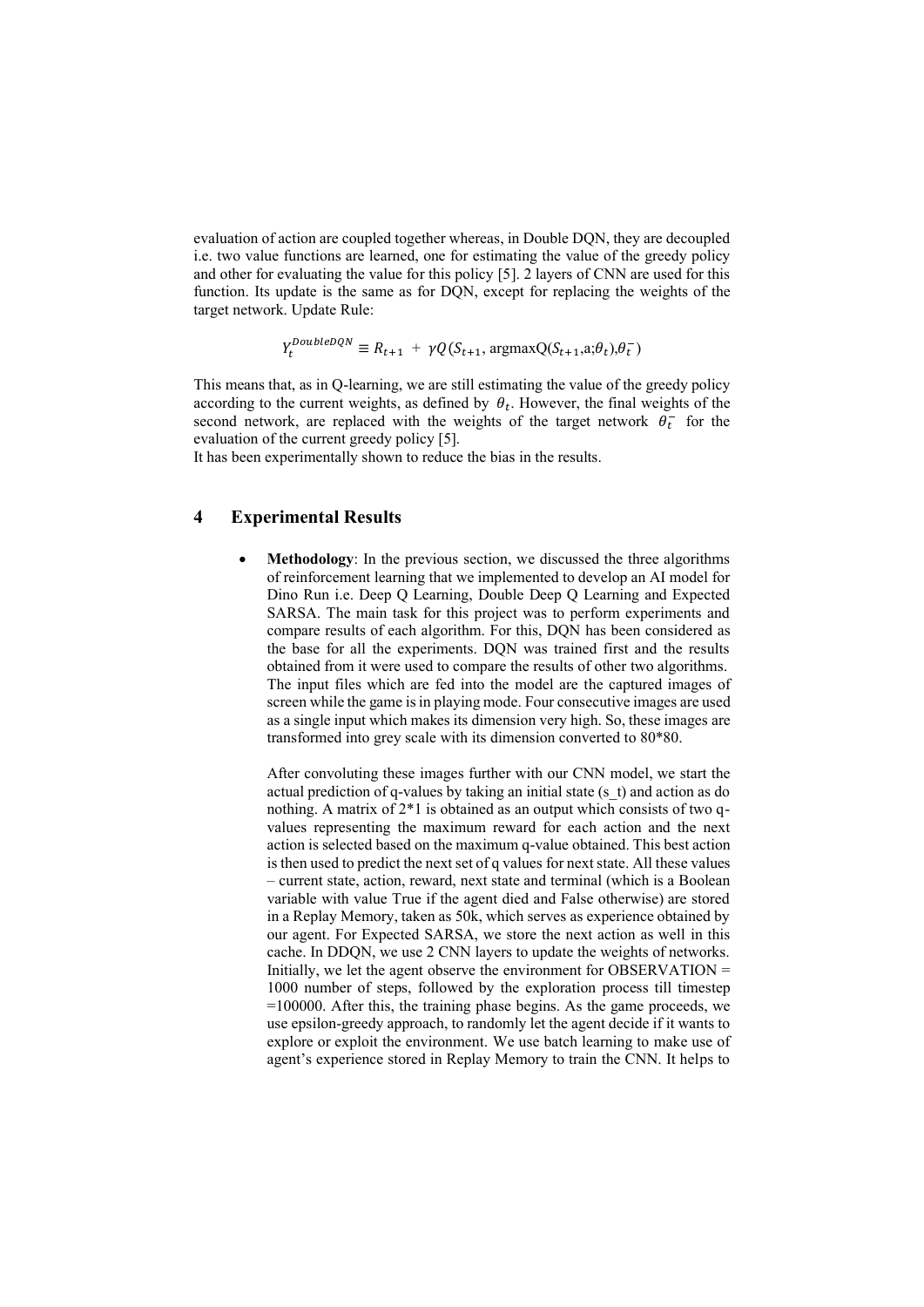increase the efficiency of the learning. Random batches are selected from this cache for training.

In our experiments, we are calculating  $Q(s,a)$  values with CNN and storing them in the cache/Replay Memory. Since, we are saving the immediate returns, and we are using a Markov environment, the latest policy values are just as important as the old policy values and the experience gained by the agent doesn't get old. Evaluation metric used for CNN model training are the loss values which are calculated using mean square error. We also capture scores obtained at the end of each episode. All the hyperparameters used are same for all the experiments including minibatch of size 16, learning rate of 1e-4 and the decay rate i.e. gamma of 0.99. Furthermore, Adam Optimizer is used for determining adaptive learning rates for our CNN model.

The graph plotted to compare performance of each algorithm are scores vs timesteps. Each of the graphs of DQN is compared to graphs of other two algorithms and plotted using Matplotlib library of python.

• **Results**: In our algorithms, an "episode" consists of numerous timesteps. A timestep is a counter value which gets updated each time the agent takes an action in the current state and we predict policy values for the current stateaction pair.Since, we are using CNN to predict these values, we also predict the next policy values based on next state and the best action (obtained from taking max of current q values) in the same timestep to satisfy the Bellman equation. An episode ends when the player/agent dies. The score of the game is stored at this point. We use mean squared error between current policy value and optimal policy value to measure loss function for our CN<sub>N</sub>

We ran each of the three algorithms for  $\sim 8$  hours using only is CPUs to compare the performance and scores of each. We have considered DQN as our base algorithm as it was implemented in [1]. We compare the results of Expected SARSA (on-policy) and DDQN (off-policy) against DQN (offpolicy). We see in *[Table 1](#page-7-0)* the scores versus absolute number of timesteps for total training time, which is variable for each algorithm. *[Figure 3](#page-7-1)* shows this comparison as a bar chart where scores and timesteps have been normalised to consider training time of 8 hours for each algorithm. DQN obtains score of 2351 in 429400 timesteps, DDQN obtains 2800 score in 260861 timesteps and Expected SARSA gets a score of 405 in 300990 timesteps. *[Figure](#page-7-2) 4* and *[Figure](#page-7-3) 5* show the comparisons of average scores per epochs vs number of epochs. Here an "epoch" is 10 episodes. However, the point to note here is that the length of an episode varies and depends on the state-action pair decided by the agent as it only ends when the agent dies, i.e., does not take an appropriate action and runs into an obstacle. These figures show that although DDQN learns slower than DQN but it learns the best as is evidenced by the highest score achieved in minimum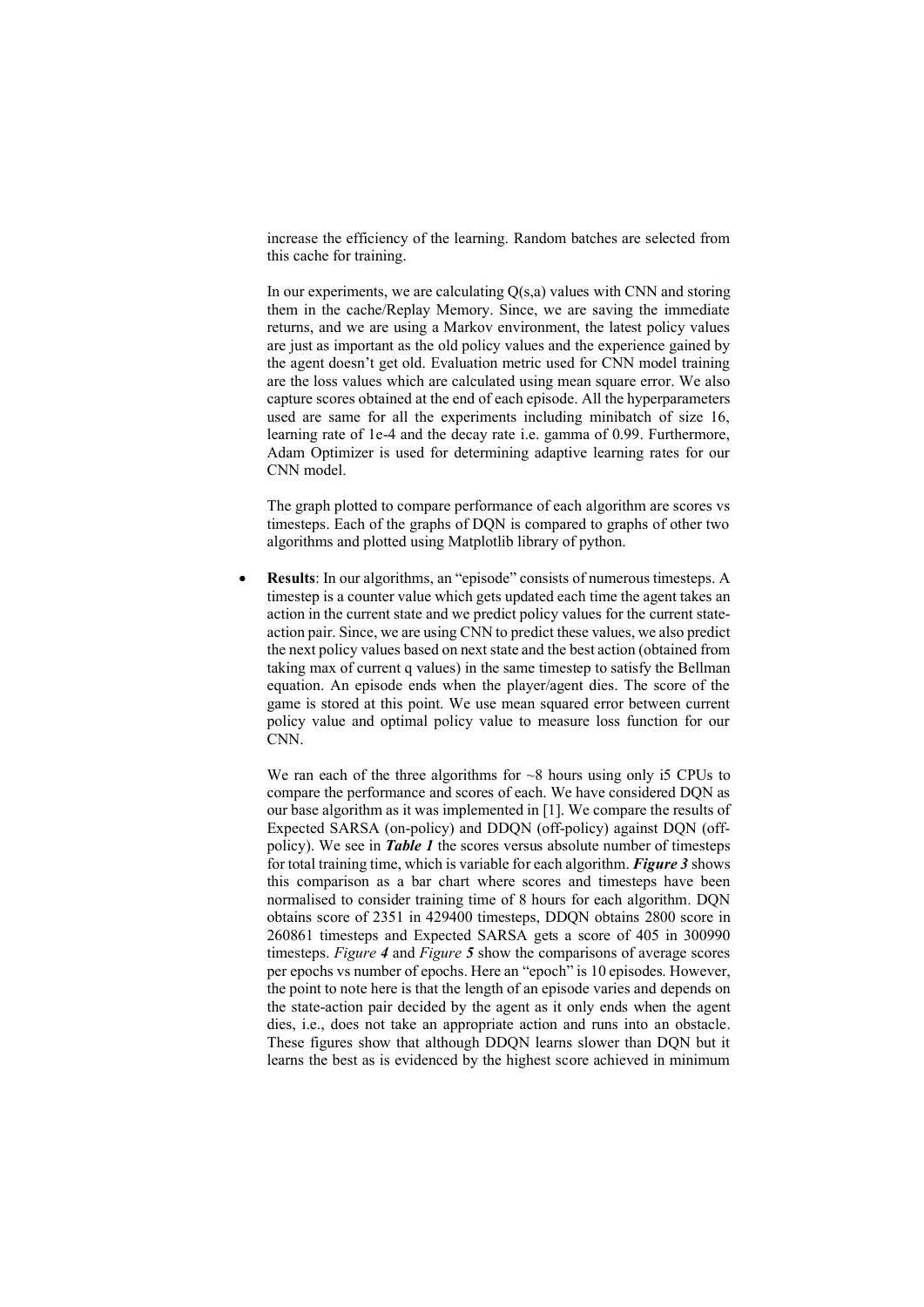number of timesteps. They also show that Expected SARSA learns the slowest and performs the worst as compared to the other two. This concludes that Expected SARSA is the slowest to converge and DDQN learns the best with respect to DQN.

|                           | <b>SARSA</b> | <b>DON</b> | <b>DDON</b> |
|---------------------------|--------------|------------|-------------|
| <b>Timestep</b>           | 300990       | 429400     | 260861      |
| <b>Max Score</b>          | 405          | 2351       | 2800        |
| <b>No. of Episodes</b>    | 4114         | 2295       | 2647        |
| Average length of episode | 73.16        | 187.10     | 98.54       |

*Table 1: Timesteps taken to reach the max score*

<span id="page-7-0"></span>

*Figure 3 Performance comparison*

<span id="page-7-1"></span>

<span id="page-7-2"></span>*Figure 4 Score Comparison for DQN and DDQN*

![](_page_7_Figure_7.jpeg)

<span id="page-7-3"></span>*Figure 5 Score Comparison for DQN vs SARSA*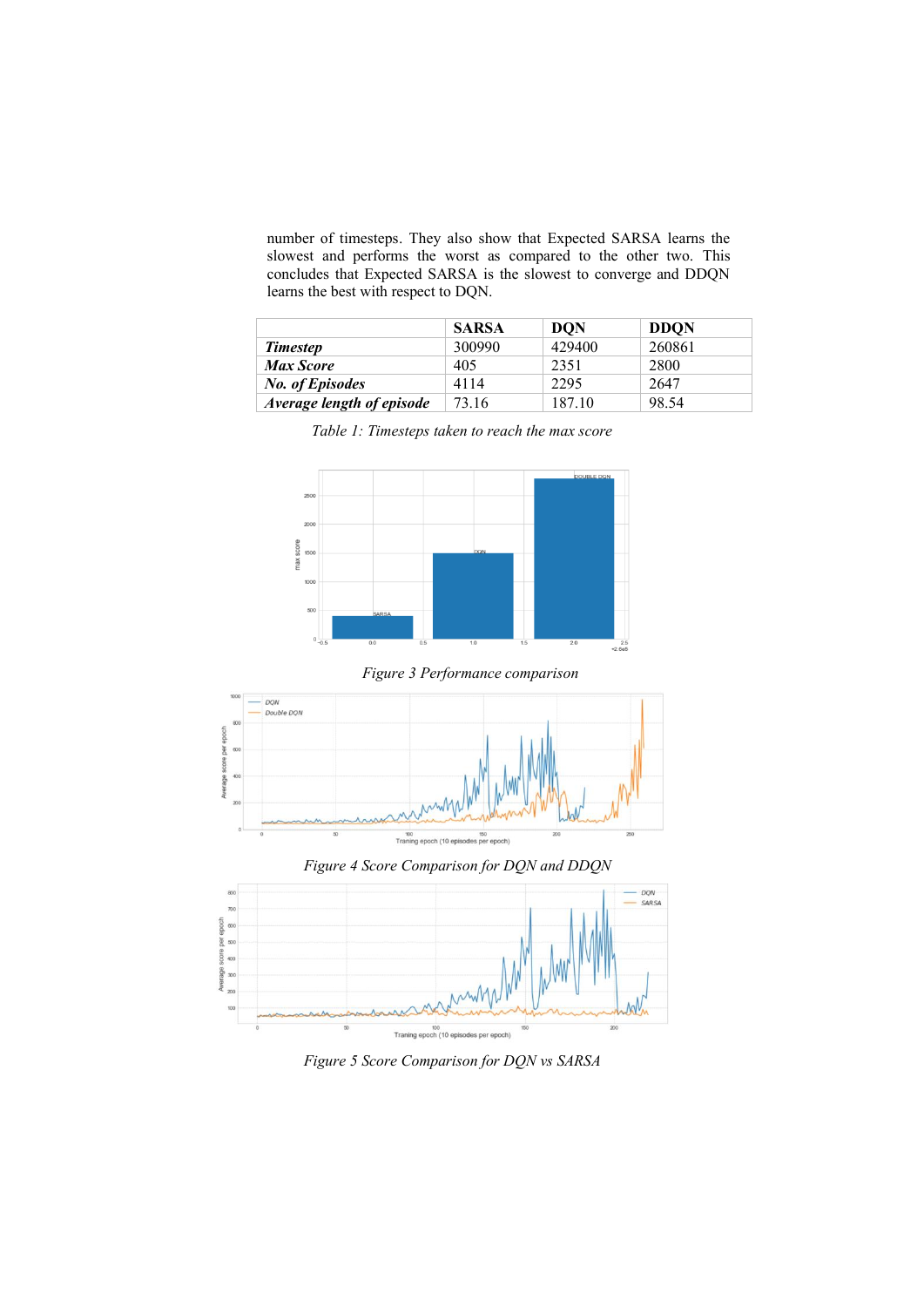**Discussion**: During the course of this experiment, we realised that we could not use the tabular representation of the Q-values here (as in Q-learning algorithm) because the state-action space is infinitely large and continuous. In this case, we had to transition to use a neural network to predict the value of a state and action pair.

[6] claims that Expected SARSA performs better than Q-Learning and SARSA. However, based on the results discussed above, we see that Expected SARSA algorithm when used with CNN and run for the same duration as DQN and DDQN, takes the longest time to learn and converge. This is because we are taking mean of the policy values instead of taking the maximum as in DQN and DDQN. We also calculate next action along with next state before training CNN and store it in our Replay Memory for it. This is done to honour the major difference between Q-learning and SARSA algorithms (SARSA considers the next state and action value unlike Q-Learning which considers just the next state). We also see that DDQN, although runs slower than DQN, learns the best. This is because it uses 2 layers of CNN to predict the policy values. DQN performs midway through DDQN and Expected SARSA.

We interpret the major difference between Expected SARSA and DQN to be between the way we calculate Q-values. For DQN, we use the maximum Q-value to find the best action for the current state and using this action value predict the maximum Q value of the next state, for every exploration and exploitation step because we assume that the goal of the agent is to get the best estimate of the next Q-value. But, if we know nothing about the environment we are exploring, this introduces maximization bias (noise) in the results for DQN. This causes over-estimation of Q-values. In Expected SARSA, we calculate maximum Q-value for exploration step, to find the best action, but mean Q-values for exploitation step (in training). This reduces the positive bias in Q-values but as a result makes learning slower for it as compared to DQN. On the other hand, DDQN has slower convergence rates (as opposed to DQN) due to use of  $2$  layers of  $CNN - 1$ for DQN and another for Target network, instead of the 1 layer in DQN but it learns the best and finds better policies since, the maximization bias of DQN has been mitigated here by reducing overestimations of policy values by decoupling the maximization operation in the target network into action selection and action evaluation [5].

### **5 Conclusions**

In this paper we studied different temporal difference approaches to train the agents for playing Chrome Dino run and implemented three state-of-the-art algorithms, that is Deep Q-Learning, Double Deep Q-Learning and Expected SARSA. In the given scenario, we observe that off policy algorithms (DQN and DDQN) perform better than